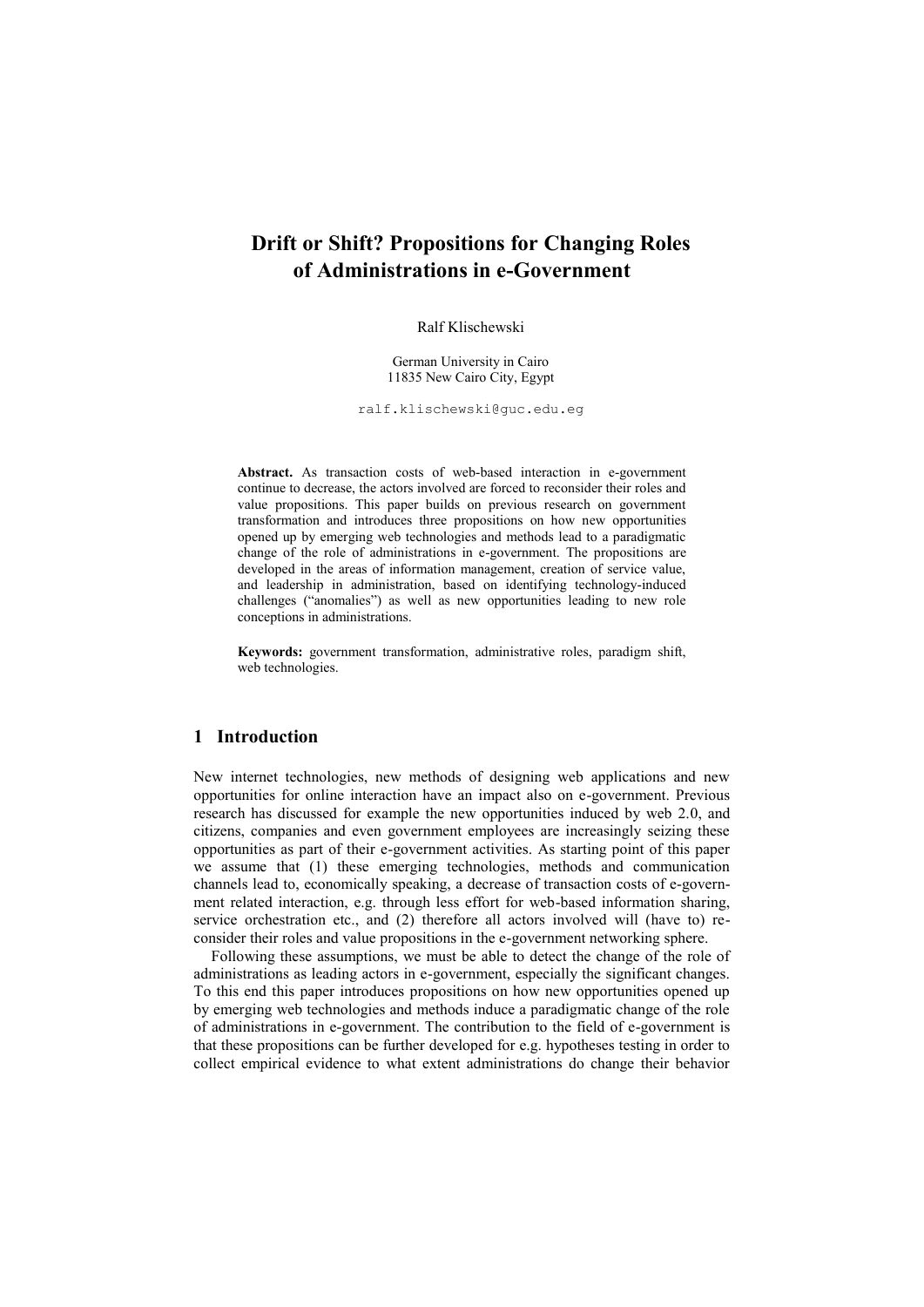and role conception. The practical relevance lies in raising the awareness for stakeholders involved in e-government to reflect about the change of environment, to detect drifts in role implementation and/or to strategically plan for a shift in role definition.

The approach of this research is explorative and conceptual: It develops the propositions for role change based on analyzing the potential for a paradigmatic change. The conception of paradigmatic follows the well-known work of Thomas Kuhn who considered a "paradigm" (or "disciplinary matrix") what members of a scientific community share as a constellation of beliefs, values, and techniques, thus constituting an entire "worldview" of this community. When phenomena are encountered which cannot be explained by the prevailing (i.e. accepted) paradigm they are considered "anomalies" or non-relevant outliers. However, too many significant anomalies against a current paradigm amount to a significant challenge and can throw the community into crisis, leading to new ideas and eventually a new paradigm.

Based on this understanding the research question is: How do new opportunities opened up by emerging web technologies challenge existing paradigms of administrations" role in e-government and what could be new role paradigms accordingly? After reviewing the literature on government transformation in relation to change of roles and paradigms in e-government (section 2), emerging web technologies are defined and discussed in terms of how governments and government consultants perceive their relevance (section 3). The development of the propositions (section 4) is based on selecting and defining three prevailing role definitions in administrations, identifying current technology-induced challenges ("anomalies") of these role paradigms potentials as well as new opportunities beyond these paradigms, and pointing out possibly new role conceptions in administrations. The conclusion summarizes the propositions for change of the role of administrations in e-government and points to future research.

### **2 Transformation in (e-)Government?**

Change of organization in relation to deployment and use of information systems is an extensively discussed topic in the literature, for example using IS as an opportunity for business process reengineering, but there is no simple and direct alignment between the two concepts. This discussion has reached also the domain of egovernment: most authors agree that the use of new information and communication technologies do have an impact on the way e-government is implemented. But there is no causal relationship which can sufficiently explain the phenomena in practice, and there seems to be even little evidence that transformation is taking place [30].

Informatics and computer science tend to perceive organizational change as a sequence of transitions from one state to the next, much alike to the widespread 'unfreeze-change-refreeze' model in change management. However, research in political science has explored the topic of institutional change from many more perspectives. While tracing these perspectives is beyond the scope of this paper, we will follow here the viewpoint of J. Olsen [22] who states that "institutions have a role in generating both order and change and in balancing the two" and "understanding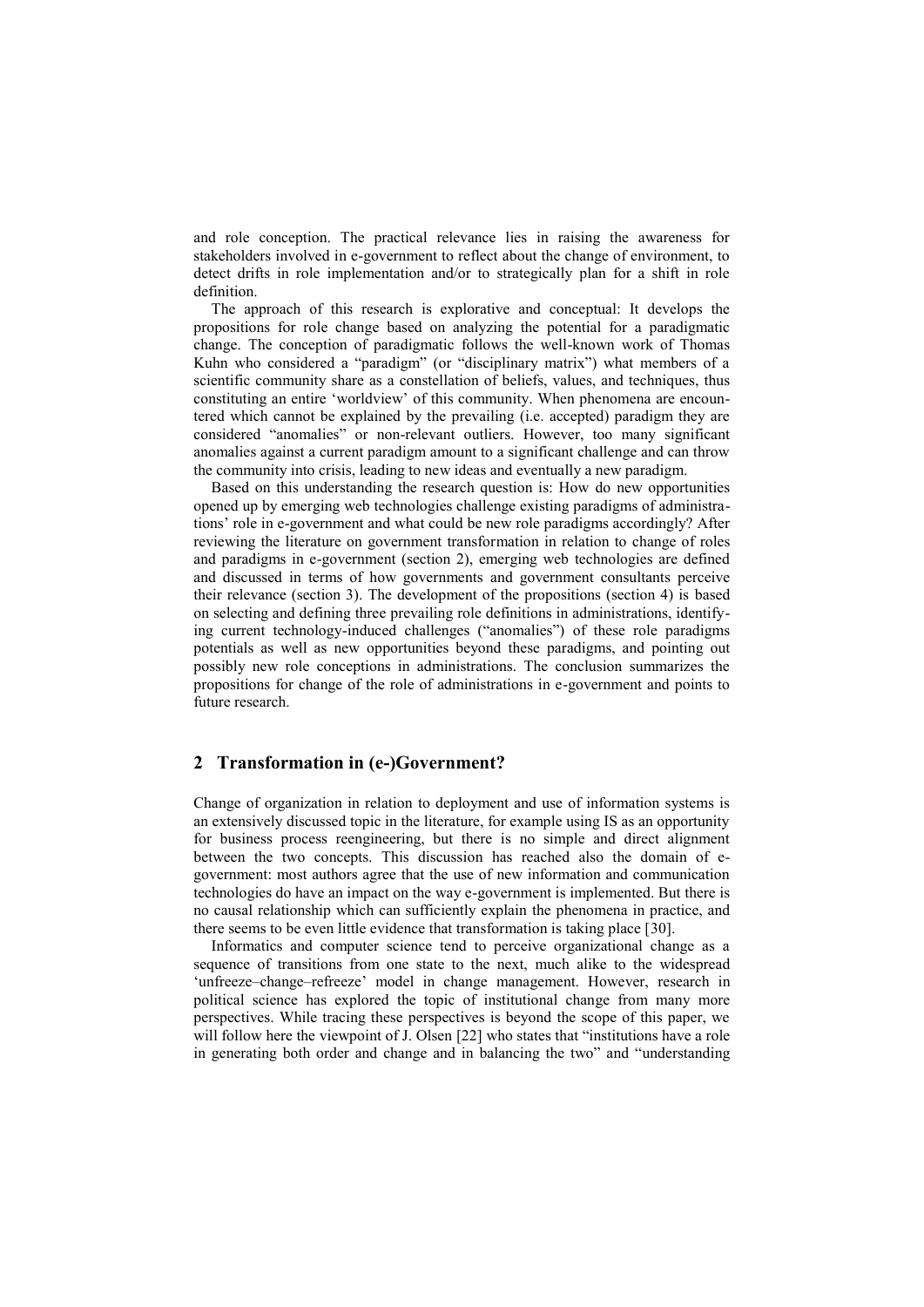order and change are two sides of the same coin and there is a need to know what processes and conditions may maintain or challenge the status quo" (p. 4f). In view of the debate on institutionalization, Olsen [ibid.] considers the organizational identity to be based on: (a) clarity and agreement about behavioral rules (including allocation of formal authority), (b) consensus concerning how behavioral rules are to be described and justified (with a common vocabulary, expectations and success criteria), and (c) shared conceptions of what are legitimate resources (and who should control them). Such kind of institutional identity frames also the definition and interpretations of roles (on individual and institutional level) which can be considered as part of the shared mindset of government employees.

The literature reflecting on changing paradigms and roles of administrations in relation to e-government is still scarce, but the topic seems to be emerging. Scholl [25] has reviewed the organizational literature and makes use of the distinction firstorder changes (incremental, planned, and reaching for minor improvements) and second-order changes (extending to a radical organizational change involving a paradigmatic shift). He concludes that "organizational transformation is of comparatively slow pace and is mostly first-order change oriented. Organizational "drift," 'spread,' 'slippage,' and 'creep' [...], that is, evolutionary transformation, are much more likely drivers and embodiments of change in the public sector than second-order or revolutionary transformations." (p. 3) Scholl argues further that for identifying second-order changes the research should be interdisciplinary and also take into account not only G2C but also study phenomena in G2B, G2G and internal affairs.

After reviewing the literature on transformational government, van Veenstra and Zuurmond [29] conclude that transformation points to both process and product, "referring to a paradigm shift of fundamental assumptions and to a gradual change in behavior of individuals within an organization" (p. 235). That means, observation of gradual changes might come along with a "paradigm shift", i.e. a radical change in the common beliefs of the actors involved. This can be in line with the findings of Scholl [25] proposing that second-order transformations can be observed rather in later stages of e-government development, preceded by a series of first-order changes.

With claiming the difference between e-governance and e-government (e.g. [12, 18]), a new level of abstraction has been opened up, pointing to the need for redefining governance objectives, methods and structures vis-à-vis the changing mode of technically mediated service delivery. More explicitly, Taylor and Lips [27] question the "e-government paradigm" (in particular the mostly shared assumption that e-government per se is "citizen-centric") and recommend widening the scope of discussing the citizen-government relationship so that the field will become more theoretically informed.

Foreseeing the transformation of public service delivery, research has set out to investigate the transformation of the fundamental relationship between government, community and citizens [14]. Assuming that digital technologies affect functions of direction, control and organization of governments and their dominions, governments have to reconsider their roles to maintain their power in the 'digital state' [33]. In view of the new technical opportunities administrations indeed seem to have choices, for example designing service delivery like an e-government shop or developing an electronic community [26]. Therefore recommendations have been made to consider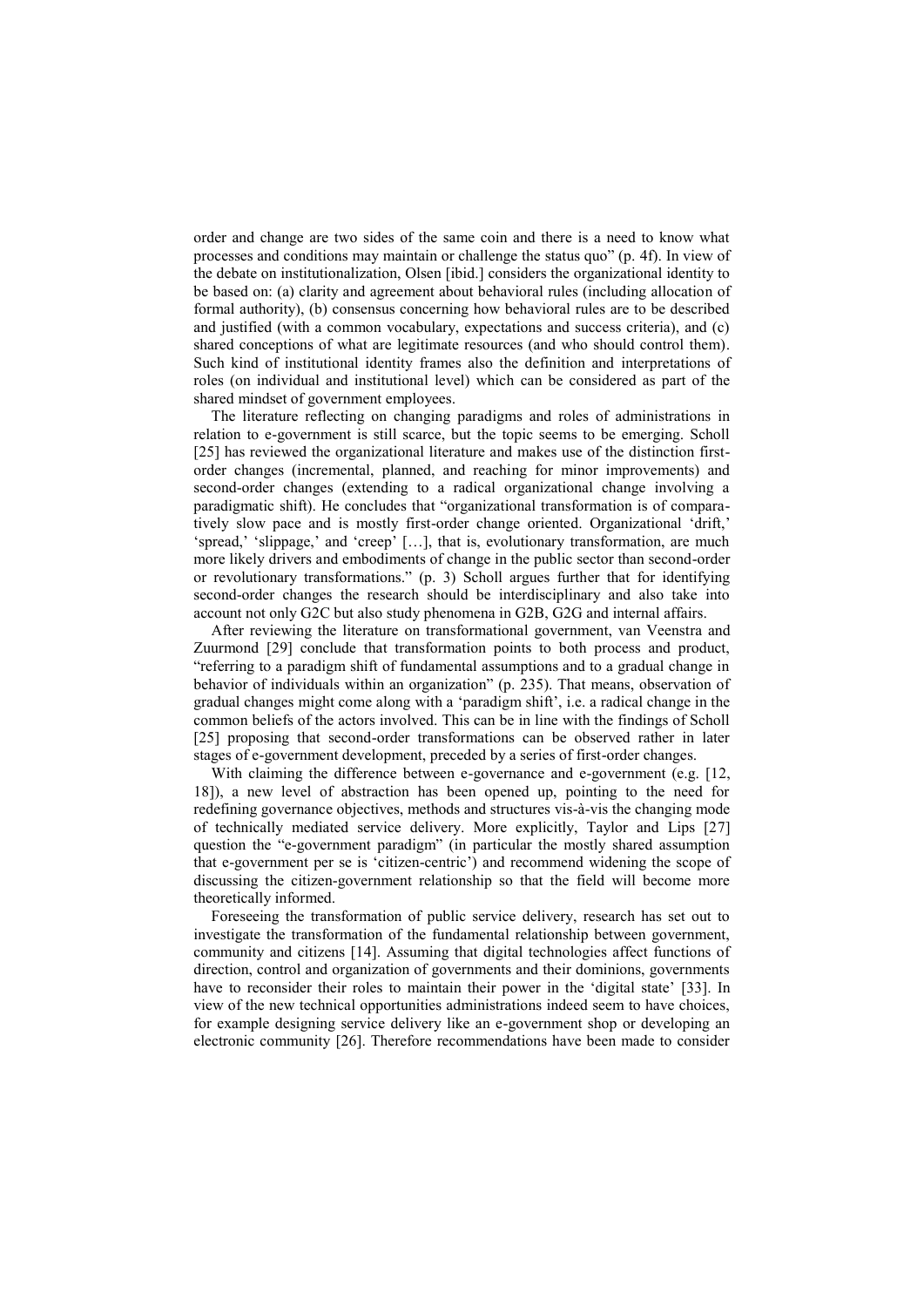the (new) role of the government throughout the whole process of e-government development and design [20, 32].

As digitization and virtualization are more and more affecting the government domain, research aims to look ahead to determine the government's role and responsibilities in the future. In the eGovRTD2020 project [4, 31] this had been one of the thirteen research themes, asking e.g. for what kind of virtual citizenship will appear, or whether different legislation is needed for the increasingly non-physical and borderless world and who would define implement the laws. In order to avoid organizational "drift" or "creep", some governments try to proactively set the path for a shift. For example the UK Cabinet Office [5] has coined the term "transformational government" to prescribe the way for achieving more citizen- and business-centric public service delivery, trying to strengthen the link between e-government strategy and implementation. In the same line, van Veenstra et al. [28] identify the "absence of a transformational mindset" as one of the main barriers for transformation (along with a lack of knowledge about necessary changes and a lack of change in the organization structure).

In summary, throughout the last decade some research on transformation in egovernment has emerged, but empirical evidence or even propositions remain scarce. From the methodological perspective it seems that transformations can be detected primarily in the change of institutional agreements and in the mindset of the actors involved, usually as a consequence of an accumulation of marginal or gradual changes. This supports the approach chosen here to seek for accumulating challenges ("anomalies") of existing role paradigms in administrations in order to reach for propositions of role changes.

# **3 Emerging Web Technologies: Challenges and Opportunities**

During the last decade several new web technologies and methods have emerged, leading to new opportunities for designing and operating e-government applications. For the remainder of the paper we mean by the term 'emerging web technologies' technologies and methods providing the following internet-based functionalities:

- *Visualization:* increasing use and integration of maps, pictures, videos for enhanced and/or new services
- *Interactivity:* enhanced two-way communication, forums, easy-to-do resource sharing, etc.
- *Semantic structuring:* use of tagging and ontologies for mark-up and automatic processing of informational and functional resources
- *Channel and content federation:* integration of mobile devices, multimedia, mashups, crowdsourcing, etc.
- *Smart agency:* mission-based finding and combining content and services on behalf of users

Most of the above functionalities are also embraced by the term "web 2.0" which was originally coined by O"Reilly denoting principles such as the Web as platform, harnessing collective intelligence, data as the next 'Intel inside,' end of the software release cycle, lightweight programming models, software above the level of single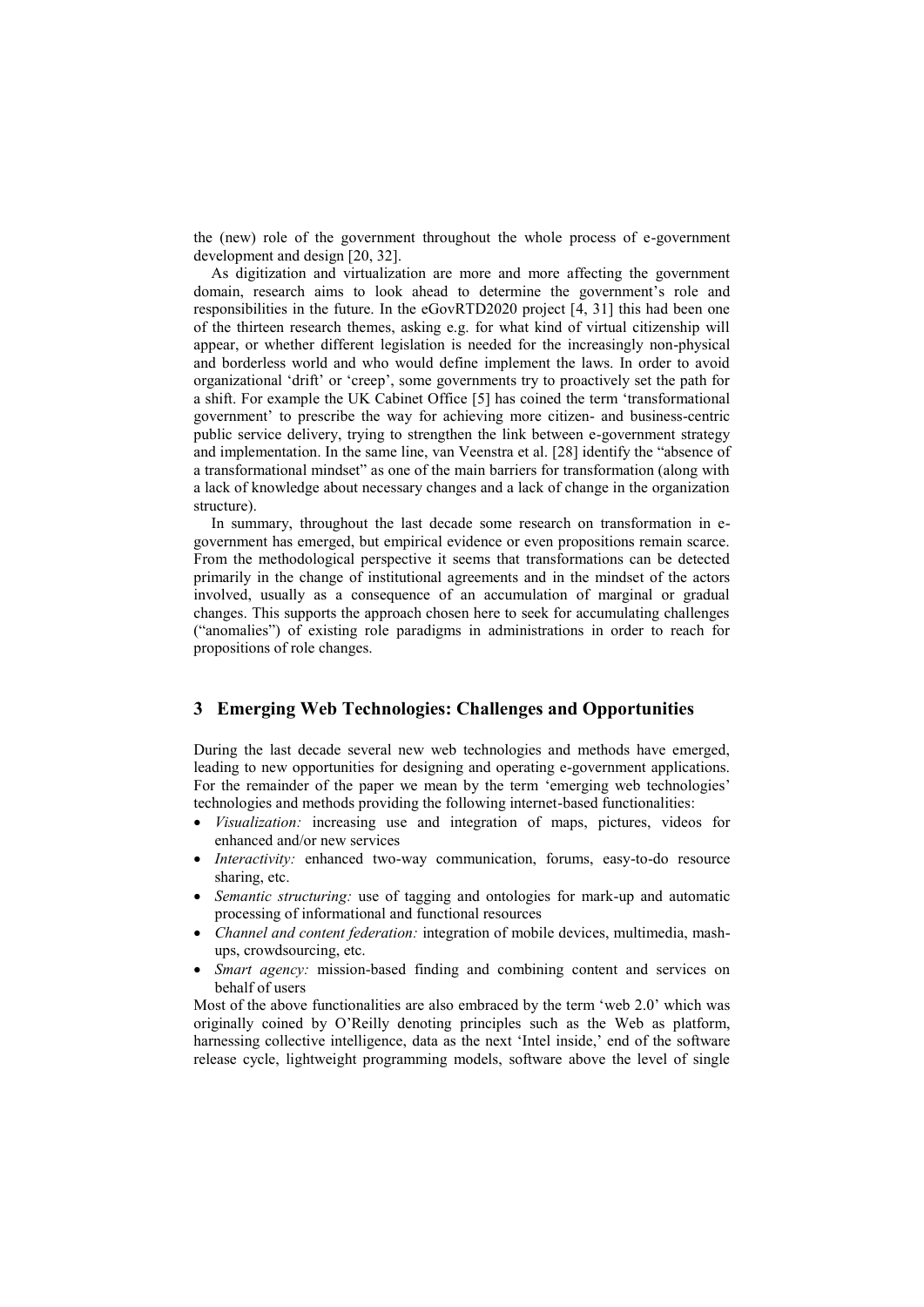device, and rich user experiences [2]. It is important to note that the novel aspects are not the technical specifications as such, but rather the way application developers and end-users make use of these technologies and thereby create new design patterns (i.e. methods) and business models. Often the term "social computing" is used synonymously, denoting "a set of open, web-based and user-friendly applications that enable users to network, share data, and co-produce content" ([1], p. 15).

Not surprisingly consultants have been the first to point out how to make use of these emerging web technologies in administrations. Gartner [7, 8] has predicted reusability of content and services and a shift of emphasis away from single, one-stop shop portals to more networked solutions; they even expect the establishment of virtual government strategies defining how to participate in a variety of virtual communities, embracing government employees as well as citizens. And the "innovation expert" Anthony Williams (co-author of the best-seller "Wikinomics") is quoted that "the Web offers the public sector tremendous opportunities to transform service delivery, make smarter policies, flatten silos and reinvigorate government"  $(16)$ , p. 30) and that due to institutional rigidity significant changes will take time. but there is an opportunity to change the division of labor for the public good.

Implications of these new technologies and opportunities from the perspective of administrations are now also on the governmental agenda. A research report by the European Commission [22] identifies a set of domains of government activity for which web 2.0 solutions are expected to be relevant: regulation, cross-agency collaboration, and knowledge management as back office domains; and political participation and transparency, service provision, and law enforcement as front office domains (p. 23). The report identifies various user roles (designing and delivering the service, providing comments and reviews, providing automatic attention and "taste data" by using the service) and points out that such proactive user roles imply that "governments have no power to decide whether or not web 2.0 applications should be adopted and implemented, either by civil servants or citizens" (p. 41). Opportunities provided by web 2.0 applications are considered to relate to strategic objectives such as making government more simple and user-oriented, transparent and accountable, participative and inclusive, as well as joined-up and networked. On the contrary there are many challenges identified because of common risks of web 2.0 with particular relevance in the government context due to its institutional role and universal service obligations: low participation, participation restricted to an elite, low quality of contribution, loss of control due to excessive transparency, destructive behavior by users, manipulation of content by interested parties, and privacy issues.

It seems that the advent of the emerging web technologies creates an unexpected dilemma for governments. On one hand, governments seek to use the new opportunities in line with their strategic objectives; for example the 2009 "Ministerial Declaration on eGovernment" [19], unanimously approved by the European ministers of interior, states as the first shared objective for the period until 2015: "Citizens and businesses are empowered by eGovernment services designed around users needs and developed in collaboration with third parties, as well as by increased access to public information, strengthened transparency and effective means for involvement of stakeholders in the policy process;" and the foreword of EU workshop report on "Public Services 2.0" points out: "Governments around Europe are aware of these new possibilities and actively started exploring them." ([24], p. 7).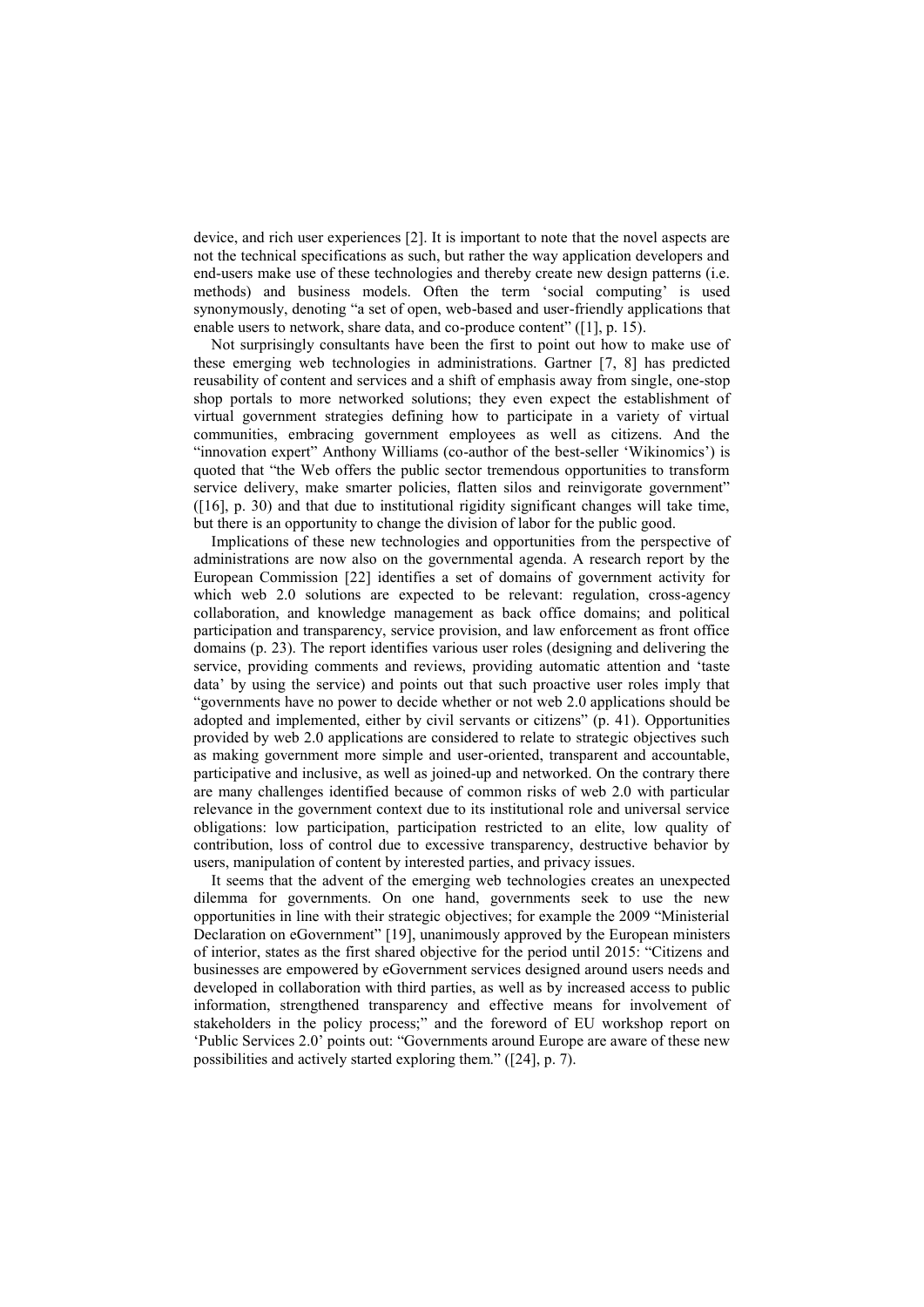On the other hand, however, analysts have posted numerous blogs indicating that governments have significant problems embracing these emerging web technologies: blurring boundaries and growing tension between hierarchy and collaborative networks are threatening established social barriers (e.g. [13]) and, for various reasons, administrations seem to be unwilling to challenge the status quo (e.g. [9, 10]).

In summary, emerging web technologies have reached e-government, but the selfconception of administrative roles for embracing these technologies and seizing the opportunities seems not yet sufficient: it lacks the "transformational mindset." In order to assist administrative change management and support research in following up, the following section elaborates three propositions for administrative role changes.

### **4 Propositions for Role Change in Administrations**

Administrations are the implementers of e-government: they operate the e-government applications and – framed by existing laws and regulations – interact with the constituents and other actors via these platforms according to their interpretation of the governmental mission. In this context we mean by "role" the actions and activities assigned to or required or expected of a person or group. We consider a role in administration to be "paradigmatic" when the community of government employees shares the same belief regarding what kind of work they are obliged to perform or not. Given the myriad of specific administrative functions, such paradigmatic roles can only be conceptualized on a rather abstract level, making reference to what government and/or administration as a whole are supposed to do or not (which then prescribes the individual work behavior). Such kind of role interpretations are not necessarily fixed in writing, but can be more importantly considered as part of the institutional identity and as the shared mindset of government employees of all ranks (see above, section 2).

This research is not empirical, i.e. does not validate to what extent any of the role definitions below actually are or will be prevailing in any administration. The purpose is to develop propositions by which future empirical research is expected to advance our knowledge about the impact of emerging web technologies on e-government and/or to assist change management in administrations regarding the strategic use of these technologies.

Based on the web 2.0 user roles and related governance issues pointed out in the previous section, the areas selected for proposition development are information management, creation of service value, and leadership in administration. The proposition development follows the sequence of defining prevailing role in administrations for the selected area, identifying current technology-induced challenges ("anomalies") of these role paradigms, identifying new opportunities beyond these paradigms, and pointing out possibly new role conceptions in administrations.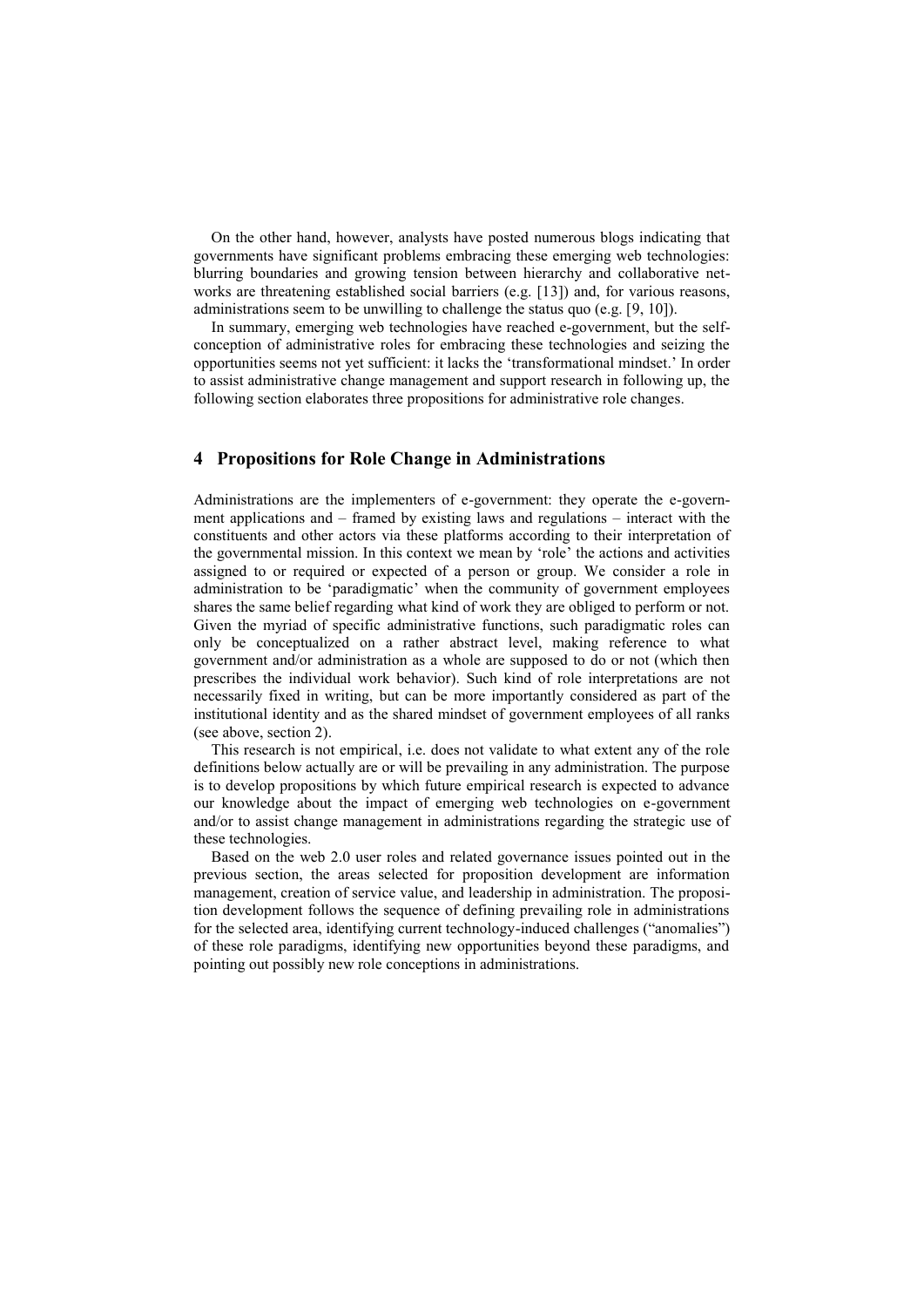#### **4.1 From information monopolist to information provider, broker, and consumer**

**Role definition.** The history of administration is also a history of bureaucracy, the heritage of which includes well-established hierarchies, formal division of powers, and a strong sense of leadership. As the executive branch of government, administrations are rule-followers who develop and enact standardized procedures that guide the treatment of (almost) all cases. More often than not this mindset extends to any cooperation with external partners or dealing with its own employees: administrations are the leaders who maintain the core values of bureaucracy for the public good.

**Challenges.** E-government applications enable the extension of administrative processes into the sphere of citizens and businesses and cut across various agencies. In result we find numerous information providers and managers participating in administrative processes, and information ownership and processing control is increasingly distributed. Furthermore the new emerging technologies allow tapping on completely new sources of information: for example the website mybikelane.com was launched by a New York citizen asking fellow cyclists to post photos of cars illegally parked on bike lanes – with the result that now information on countless regulatory offenses is available, structured and managed without any control by administration (for more similar cases see e.g. [23]).

**Opportunities.** As governments seek to be more transparent and accountable, websites such as theyworkforyou.com (for keeping tabs on UK parliament activities) or data.gov (for public access to high value, machine readable datasets generated by the US federal administration) open up new venues for sharing relevant information on a large scale. And there are many cases in which participatory large-scale collection of information is for the benefit of administrative performance, for example urban planning or monitoring environmental risks and neighborhood safety, many of these supported by new technologies structuring the information processing by means of maps or other visual concepts [3].

**Role change.** Since the role of administrations as information monopolists cannot sustain, seizing the new opportunities and alignment with the strategic objectives could be framed by a new role of administrations as information provider, broker, and consumer. This would acknowledge that e-government by default incorporates shared information processing, and it allows setting new specific policies such as focusing on stewardship and usefulness [6] which includes handling information with care and integrity, regardless of its original purpose or source, and promoting access to and use of government information by a wide variety of public and private users.

### **4.2 From sole care taker to service provider and network manager**

**Role definition.** When it comes to the question who takes care of the citizens' concerns vis-à-vis the state, for long time the answer could not embrace any significant contributor but the public administration itself. Emerging form the tradition of the kingdoms, citizens were considered entrusted subjects and the administrations are the sole care takers to deal with them.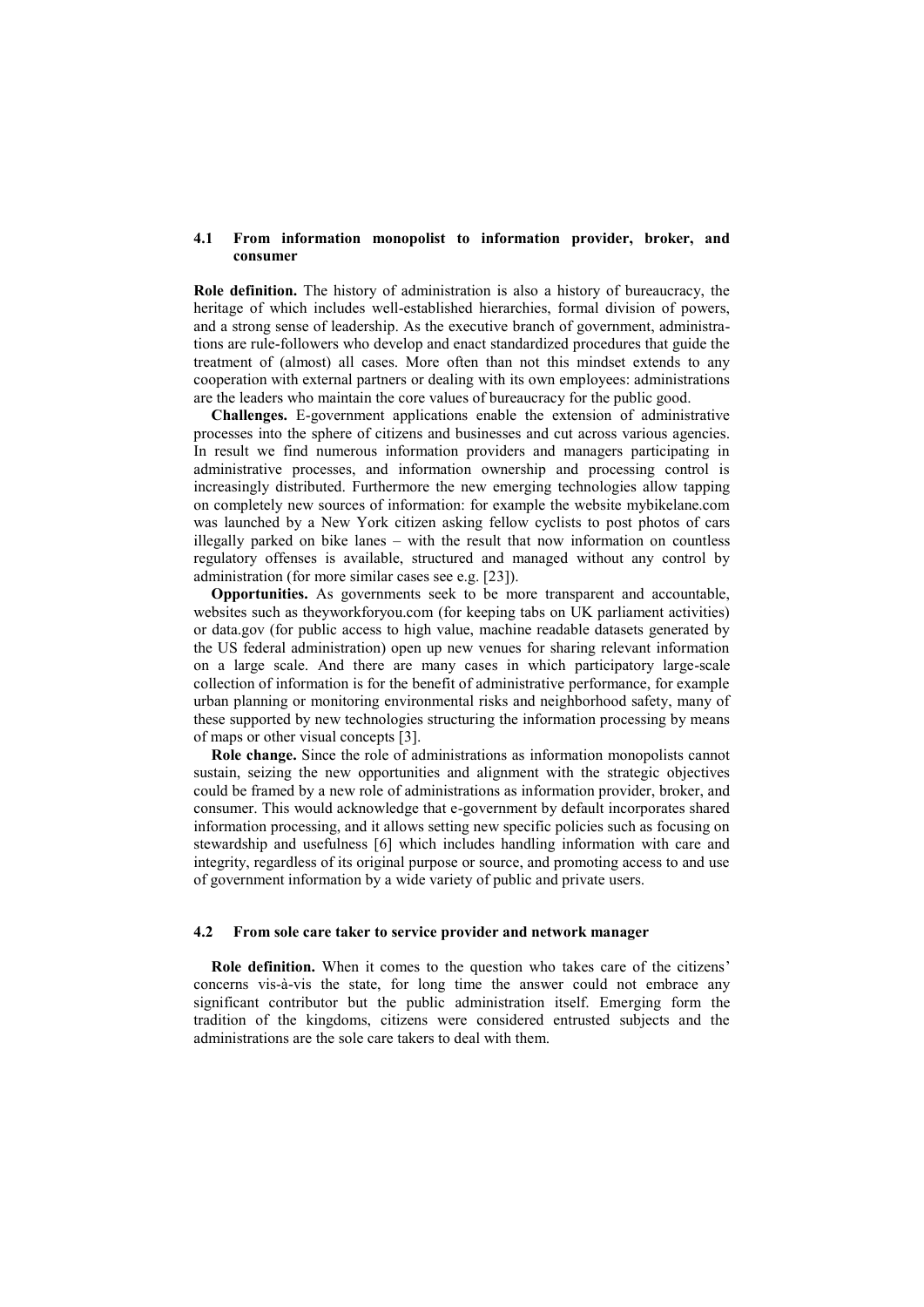**Challenges.** In 2003 the UK Office of the e-Envoy [21] published a policy framework draft aiming at the establishment of 'e-intermediaries' supplementing direct government channels to citizens with additional value-added services built around citizens" needs. While in some areas intermediaries are well established for a long time (e.g. tax accountants), the emerging web technologies enable many new actors ("competitors") to offer admin-related services. The most well-known examples are web portals providing information on and access to public service, operated by companies, public-private partnerships or even by the citizens themselves (see e.g. bccdiy.com, the "community-powered Birmingham City Council site"). Furthermore, the provision of machine-readable service descriptions and interfaces changes the distribution of cost and benefit among service providers, brokers and consumers [17].

**Opportunities.** As transaction costs are decreasing, governments may indeed reconsider: "What is the best way to divide labor for the public good?" [16]. A wellknown example is "Peer-to-Patent" (peertopatent.com), an initiative endorsed by the US Patent Office aiming to improve the process for reviewing patents by allowing voluntary contributions to assess and rate the proposals, thus involving external experts in assessing the current state of the art on the issue addressed by the patent. There are many cases where administrations can benefit from outsourcing and crowdsourcing and/or tapping on new potentials (for more examples and analysis see [23]). And the advent of new electronic intermediaries could support the citizens' development into active consumers of public services [15].

Role change. Restraining the administration's role as the sole care takers of citizens" concerns would deprive administrations and constituents of potential increase in government effectiveness and service quality. Redefining the role as service provider and service network manager allows administrations to focus on their core value proposition as well as to create and manage e-service networks.

#### **4.3 From bureaucratic leader to facilitator and framework provider**

**Role definition.** The history of administration is also a history of bureaucracy, the heritage of which includes well-established hierarchies, formal division of powers, and a strong sense of leadership. As the executive branch of government, administrations are rule-followers who develop and enact standardized procedures that guide the treatment of (almost) all cases. More often than not this mindset extends to any cooperation with external partners or dealing with its own employees: administrations are the leaders who maintain the core values of bureaucracy for the public good.

**Challenges.** As quoted above, "governments have no power to decide whether or not web 2.0 applications should be adopted and implemented, either by civil servants or citizens." Among other, it leads to blurring boundaries between internal and external collaboration, to new methods of processing relevant information and providing services (see above sections). Bureaucracy is mainly challenged by realizing that anticipation of procedures is decaying.

**Opportunities.** Many issues in e-government need leadership intervention in order to balance values which are on one hand conflicting but on the other hand of equal importance in the public interest, for example the mediating the tension between information privacy and information access [11]. And with respect to emerging web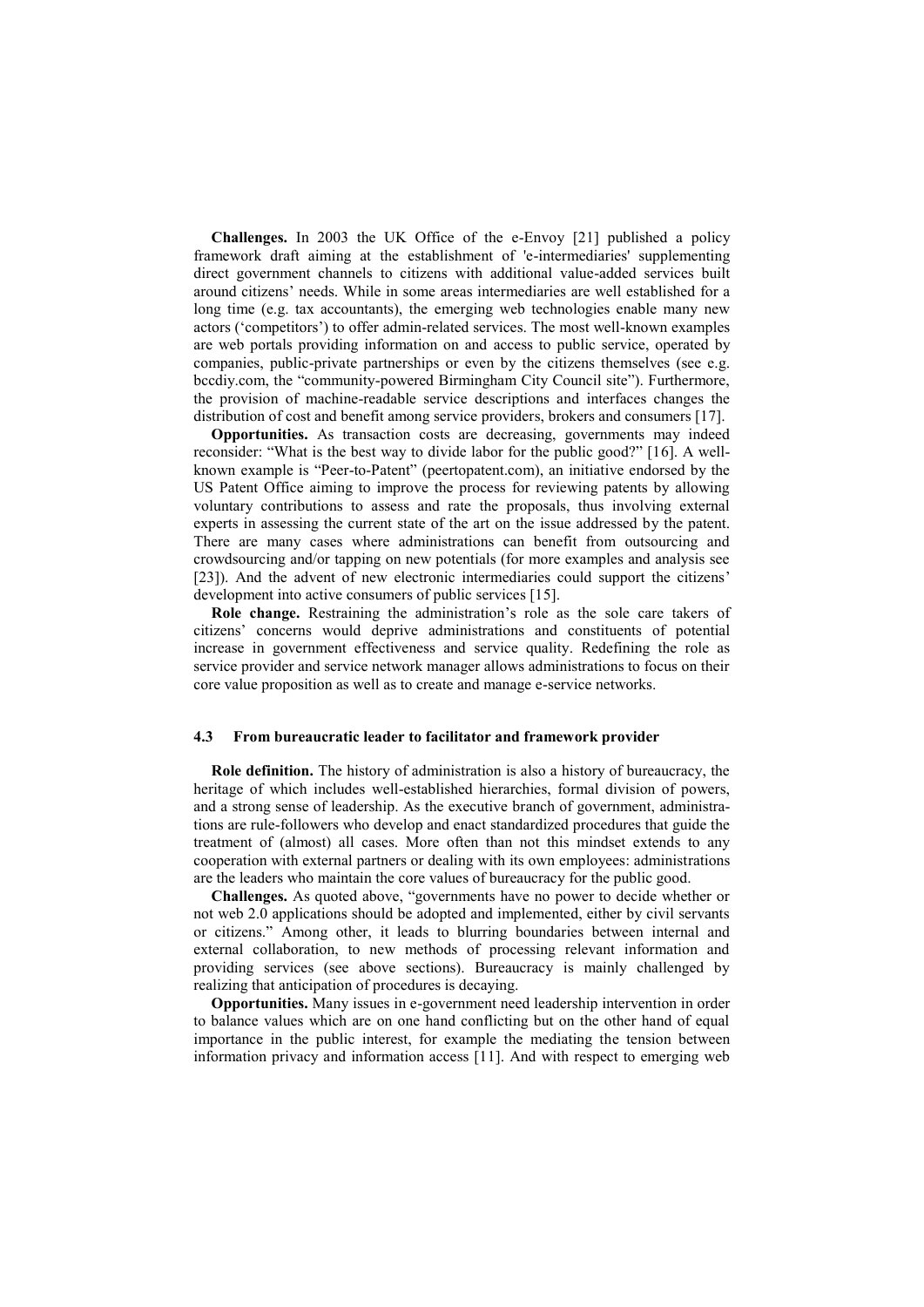technologies, a social media policy is needed that guides especially admin employee behaviors.

**Role change.** Identifying leadership with bureaucracy is not compatible with making use of emergent web technologies. Analysts recommend a bottom-up approach, where government agencies should let go control to facilitate engagement empowering employees: "This is the key ingredient, the secret sauce for government 2.0 initiatives to succeed […] "Let go" means that you cannot plan in advance, you cannot set a future state architecture, you cannot control your employees too tightly, you cannot make assumptions about where and how and when value will be generated." [10] However, this does not mean to subscribe (or surrender to) anarchy. Instead, administrations should resume leadership-related roles where it is more needed and more effective, mainly as facilitators and framework providers.

# **5 Conclusion**

Assuming that emerging web technologies decrease transaction costs of e-government related interaction and therefore all actors involved will (have to) reconsider their roles and value propositions, this research has set out develop propositions that can be further used for collecting empirical evidence on the extent administrations do change their behavior and role conception. These propositions have been developed in the areas of information management, creation of service value, and leadership in administration, based on identifying technology-induced challenges ("anomalies") as well as new opportunities leading to new role conceptions in administrations (see below figure for summary).

|                                                                                 | From Gov's as info monopolist                                                                   | sole care taker                                                                 | bureaucratic leader                                                                                  |
|---------------------------------------------------------------------------------|-------------------------------------------------------------------------------------------------|---------------------------------------------------------------------------------|------------------------------------------------------------------------------------------------------|
| <b>Challenges</b><br>("anomalies")<br>based on web<br>technologies &<br>methods | relevant information<br>provided / managed<br>/ owned by many,<br>often out of admin<br>control | "competitors" offer<br>(value-added)<br>admin services                          | empowerment of<br>citizens and admin<br>employees                                                    |
| <b>Opportunities</b><br>based on web<br>technologies &<br>methods               | information<br>dissemination to and<br>consumption from<br>citizens/businesses                  | specific value<br>creation in a net-<br>work of electronic<br>service providers | setting standards for<br>technical, semantic,<br>organizational, legal,<br>social "interoperability" |
| To Gov's as                                                                     | information<br>provider, broker,<br>and consumer                                                | service provider<br>and network<br>manager                                      | facilitator and<br>framework provider                                                                |

**Fig. 1.** Drift or shift? Propositions for changing roles of administrations in e-government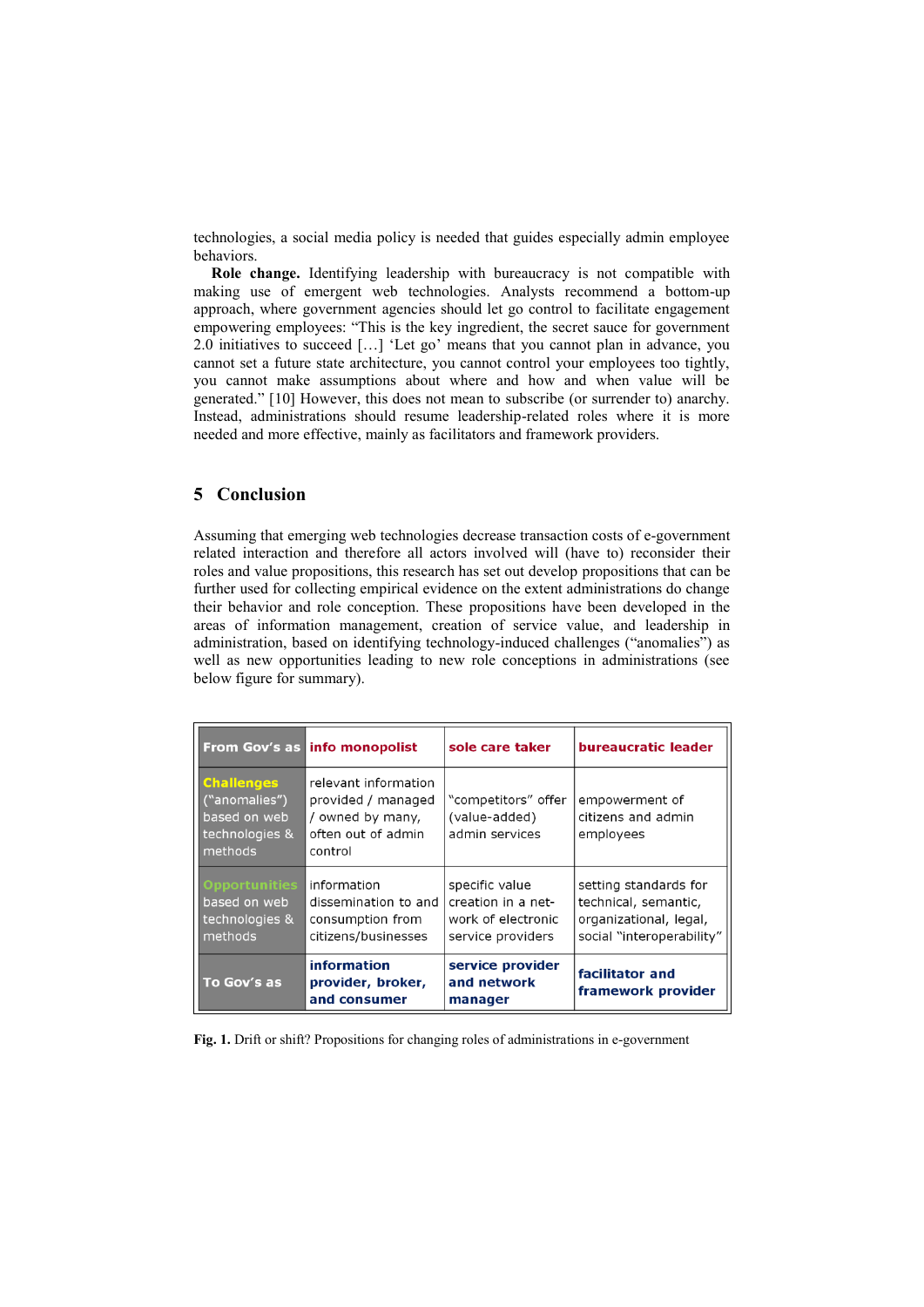The practical relevance of these propositions lies in raising the awareness of stakeholders involved in e-government. Given the change of environment due to increasing use of emerging web technologies, governments and administrations should reconsider their basic assumptions, i.e. paradigms. The assumptions discussed in this paper are primarily concerned with administrative roles, but the analysis and reconsideration on the institutional level should extend also to the role-related behavioral rules and authorities, to their description and justification, and to the (shared) control of resources. All of these issues are highly relevant for the design and implementation of e-government applications and infrastructures; hence they should be on the agenda of future e-government research, from the technical as well as from the organizational perspective. Will forthcoming studies reveal a strategically aligned shift or rather an unintended drift in administrative role implementation? The answer, of course, depends much on the stakeholders" readiness and willingness to reflect on the challenges and opportunities induced by emerging web technologies, and to what extent this will lead to a proactive approach in re-balancing stability and change of governmental institutions.

**Acknowledgments.** The above propositions have originally been presented at the Preconference for the EU 5th Ministerial e-Government Conference "e-Government Research and Innovation: Empowering Citizens through Government Services across Sectors and Borders," Malmö, November 18, 2009.

# **References**

- 1. Ala-Mutka, K., et al. (2009): The Impact of Social Computing on the EU Information Society and Economy. European Commission, Joint Research Centre, Institute for Prospective Technological Studies
- 2. Anderson, P. (2007): What is Web 2.0? Ideas, technologies and implications for education. JISC Technology and Standards Watch
- 3. Bekkers, V., Moody, R. (2009): Visual Culture and Electronic Government: Exploring a New Generation of E-Government. In M.A. Wimmer, et al. (eds.), Eighth International Conference, EGOV 2009. Springer Verlag: Berlin, pp. 257-269
- 4. Bicking, M. (2007): Roadmapping future e-Government research: Government's role and responsibilities in the virtual world. In Seventh IFIP International Conference on e-Business, e-Services, and e-Society, Springer, pp. 469-480
- 5. Cabinet Office (2005): Transformational Government: Enabled by Technology. e-Government Unit of the Cabinet Office, http://www.cabinetoffice.gov.uk/media/141734/transgovstrategy.pdf
- 6. Dawes, S.S. (2010): Information policy meta-principles: stewardship and usefulness. In Proceedings of the 43rd Annual Hawaii International Conference on System Sciences (HICSS '10), IEEE Computer Society Conference Publishing Services
- 7. DiMaio, A. (2007): Government and Web 2.0: The Emerging Midoffice. Gartner Report
- 8. DiMaio, A. (2007): The E-Government Hype Cycle Meets Web 2.0. Gartner Report
- 9. DiMaio, A. (2009): Why North Americans Will Get Government 2.0 and Europeans Won"t. Published October 30, 2009, http://blogs.gartner.com/andrea\_dimaio/
- 10. DiMaio, A. (2009): The Government 2.0 Critical Success Factor Is To Let It Go. Published November 1, 2009, http://blogs.gartner.com/andrea\_dimaio/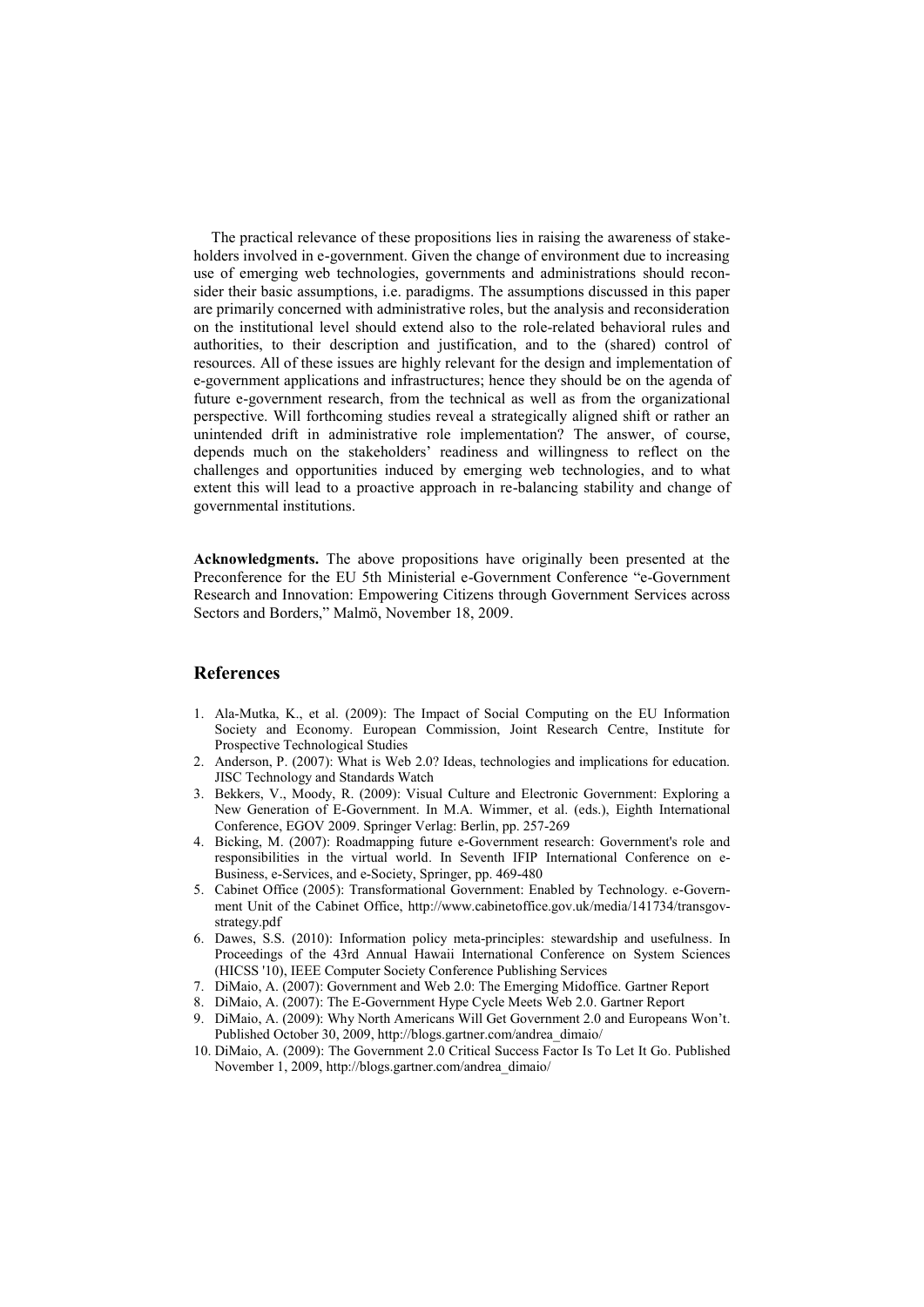- 11. Duncan, G.T., Roehrig, S.F. (2003): Mediating the Tension between Information Privacy and Information Access: The Role of Digital Government. In G.D. Garson (ed.): Public Information Technology: Policy and Management Issues. Idea Group Publishing: Hershey, PA, pp. 94-119
- 12. Finger, M., Pécoud, G. (2003): From e-Government to e-Governance? Towards a model of e-Governance. Electronic Journal of e-Government 1(1): pp. 1-10
- 13. Hinchcliffe, D. (2009): Government 2.0: A tale of "risk, control, and trust." Posted on September 9, 2009, http://blogs.zdnet.com/Hinchcliffe/?p=811
- 14. Jones, S., Hackney, R., Irani, Z. (2007): Towards e-government transformation: conceptualising "citizen engagement": A research note. Transforming Government: People, Process and Policy 1(2), pp. 145-152
- 15. Josefsson, U., Ranerup A. (2003): Consumerism revisited: The emergent roles of new electronic intermediaries between citizens and the public sector. Information Polity: The International Journal of Government & Democracy in the Information Age 8(3/4): pp. 167- 180
- 16. Klein, P. (2008): Web 2.0: Reinventing Democracy. CIO Insight/Expert Voices, pp. 30-34, http://anthonydwilliams.com/wp-content/uploads/web2\_reinventingdemocracy.pdf
- 17. Klischewski, R., Ukena, S. (2009): A Value Network Analysis of Automated Access to e-Government Services. In: Hansen, H.R., Karagiannis, D., Fill, H.-G. (eds.): 9<sup>th</sup> International Conference on Business Informatics (Part 2), Österreichische Computer Gesellschaft, Wien, pp. 585-594
- 18. Kolsaker, A., Lee-Kelley, L. (2007): "Mind the Gap II": E-Government and E-Governance, in 6th International Conference, EGOV 2007. Springer Berlin/Heidelberg: Regensburg, Germany, pp. 35-43
- 19. Ministerial Declaration on eGovernment (2009), Malmö, Sweden, November 18, 2009, http://www.epractice.eu/files/Malmo%20Ministerial%20Declaration%202009.pdf
- 20. Mofleh, S., Wanous, M., Strachan, P. (2009): Understanding national e-government: the role of central government. Electronic Government, an International Journal 6(1): p. 1-18
- 21. Office of the e-Envoy: Policy Framework for a mixed economy in the supply of egovernment services, UK Cabinet Office, http://archive.cabinetoffice.gov.uk/e-envoy/
- 22. Olsen, J. (2009): Change and continuity. An institutional approach to institutions of democratic government. European Political Science Review 1 (1), pp. 3-32
- 23. Ossimo, D. (2008): Web 2.0 in Government: Why and How? European Commission, Joint Research Centre, Institute for Prospective Technological Studies
- 24. Ossimo, D., et al. (2009): Public Services 2.0 Web 2.0 from the periphery to the centre of public service delivery. Report from the ePractice Workshop, European Commission, Brussels
- 25. Scholl, H.J. (2005): Organizational Transformation Through E-Government: Myth or Reality? In M.A. Wimmer, et al. (eds.), Electronic Government: 4<sup>th</sup> International Conference, EGOV 2005. Springer: Berlin / Heidelberg, pp. 1-11
- 26. Steyaert, J. (2000): Local governments online and the role of the resident Government shop versus electronic community. Social Science Computer Review 18(1), pp. 3-16
- 27. Taylor, J.A., Lips, A.M.B. (2008): The citizen in the information polity: Exposing the limits of the e-government paradigm Information Polity 13(3-4), pp. 139-152
- 28. Veenstra, A.F.v., Klievink, B., Janssen, M. (2009): Barriers for transformation: Impediments for transforming the public sector through e-government. In  $17<sup>th</sup>$  European Conference on Information Systems. Verona, Italy, http://www.ecis2009.it/papers/ecis2009- 0399.pdf
- 29. Veenstra, A.F.v., Zuurmond, A. (2009): Opening the Black Box: Exploring the Effect of Transformation on Online Service Delivery in Local Governments. In M.A. Wimmer, et al. (eds.): Eighth International Conference, EGOV 2009, Springer, Berlin, pp. 234-244